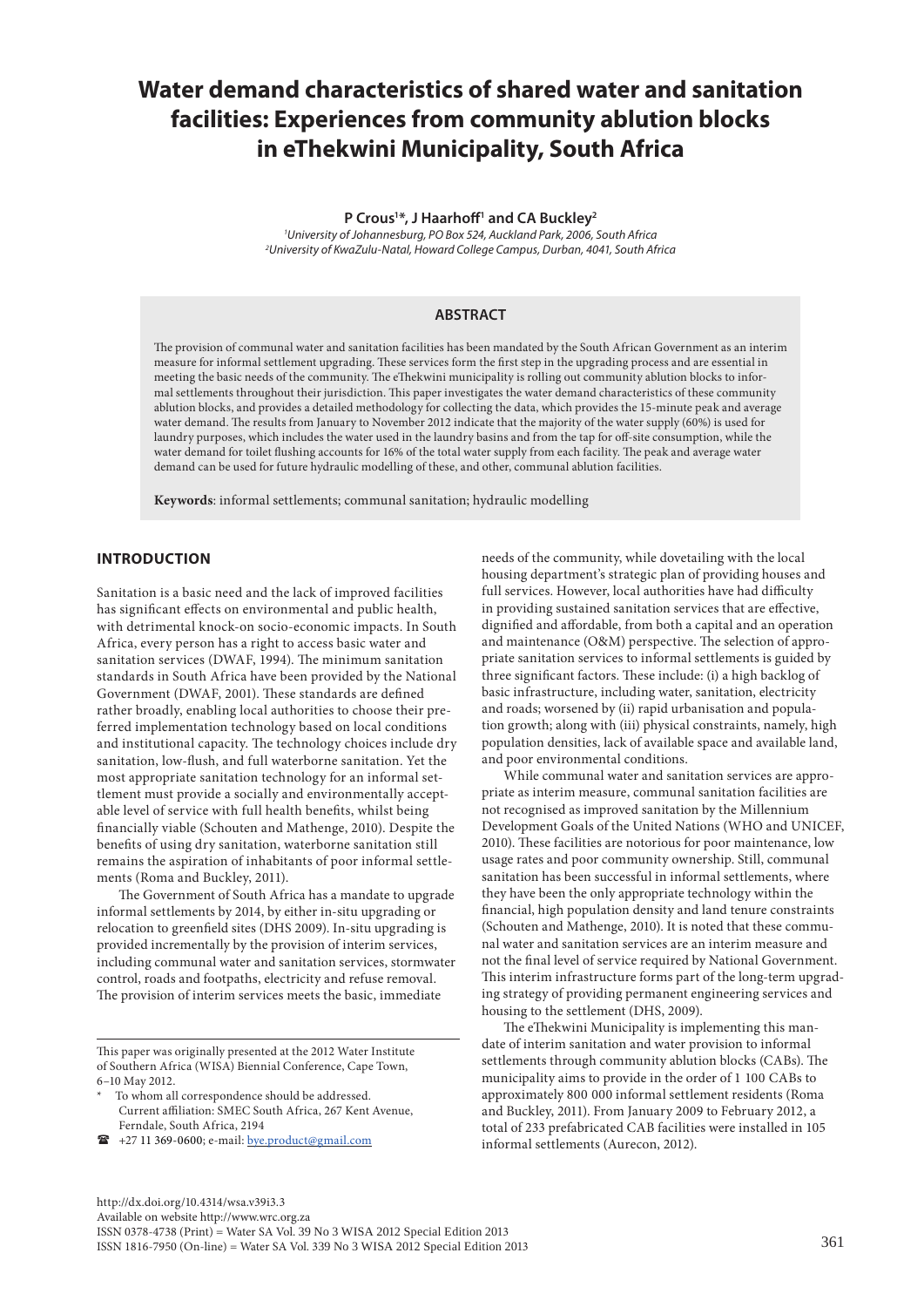

*Figure 1 A typical CAB in Frasers informal settlement (Crous, 2012)*

The CABs consist of 2 retro-fitted shipping containers, one for male and one for female ablution facilities (Fig. 1). Although the layout of the ablution facilities varies between different suppliers, the CABs provide showers, hand wash basins, laundry facilities, and toilets, and urinals in the male facilities. The laundry facilities are located between the two containers in Fig. 1. The laundry facilities have typically been used not only for laundry washing but also for carrying water back to the household for domestic purposes, such as cooking, drinking, and cleaning. As of December 2011, 2 taps, referred to as attached taps, are provided on the exterior of the CABs to improve the process for household water collection. The CAB facilities provide internal ventilation to keep them cool during the day, and rely on natural lighting, as electricity is not always available. Caretakers are employed by the municipality to ensure the sustained use of the CABs. The facilities are sometimes locked at night to prevent vandalism and crime (Roma and Buckley, 2011). As CABs provide waterborne services, adequate disposal of the effluent is required to protect both environmental and public health. Thus, these facilities have, until December 2011, been provided to those informal settlements within the waterborne edge of the urban environment – where sewer connections are readily available. CABs are designed to serve either a maximum of 50 to 75 households, or those households within a distance of 200 m. These design parameters are based on standpipe design parameters (as set out in CSIR, 2005). In general, the limiting factor for the spacing of CABs in informal settlements is not the maximum distance of 200 m, but the population density within the settlement (Gounden and Kee, 2012). The provision of CABs allows for the removal of standpipes from the interior of the settlements to eliminate the uncontrolled disposal of greywater from homes, which has negative public health and environmental implications. However, this removal process does not necessarily happen simultaneously.

The placement and site selection of the CAB is an extensive, iterative and collaborative procedure performed during the planning and design phase (Gounden and Kee, 2012). The associated factors dictating the potential placement of the CAB are identical for other sanitation technologies in informal settlements, as discussed by Schouten and Mathenge (2010), DWAF (2002) and Mels et al. (2009), and include:

- Availability of land and permission to occupy (PTO) the land
- Housing and population density
- Accessibility of land, both for construction and O&M
- Environmental conditions, i.e. wetlands and hydrogeological conditions, topography, etc.
- Method of disposal and treatment of effluent, either on-site or through conventional sewerage
- Proximity of sewers and water supply
- Willingness of the community to relocate dwellings, if land is required

Further, the social environment within which the CABs are constructed is unpredictable due to labour strikes typically found near the end of the construction period, dissatisfaction from the community regarding placement of the facility or the relocation of a household or crops. It was found that the average construction time of 258 CAB related projects took almost twice as long as the budgeted time for construction (Aurecon, 2012). This not only reduces the rate at which these facilities can be provided, but also increases the cost of rolling out CABs, as the majority of the project cost (60%) is dependent on the construction time (Crous et al., 2012).

# **RATIONALE**

EWS recently piloted the provision of CABs in an informal settlement using decentralised wastewater treatment (DEWATs). The settlement, Frasers, is geographically located near Tongaat, in the northern section of eThekwini. This peri-urban informal settlement is beyond the waterborne edge and cannot economically be provided with a sewerage connection. The settlement has a population of 397 households. The number of households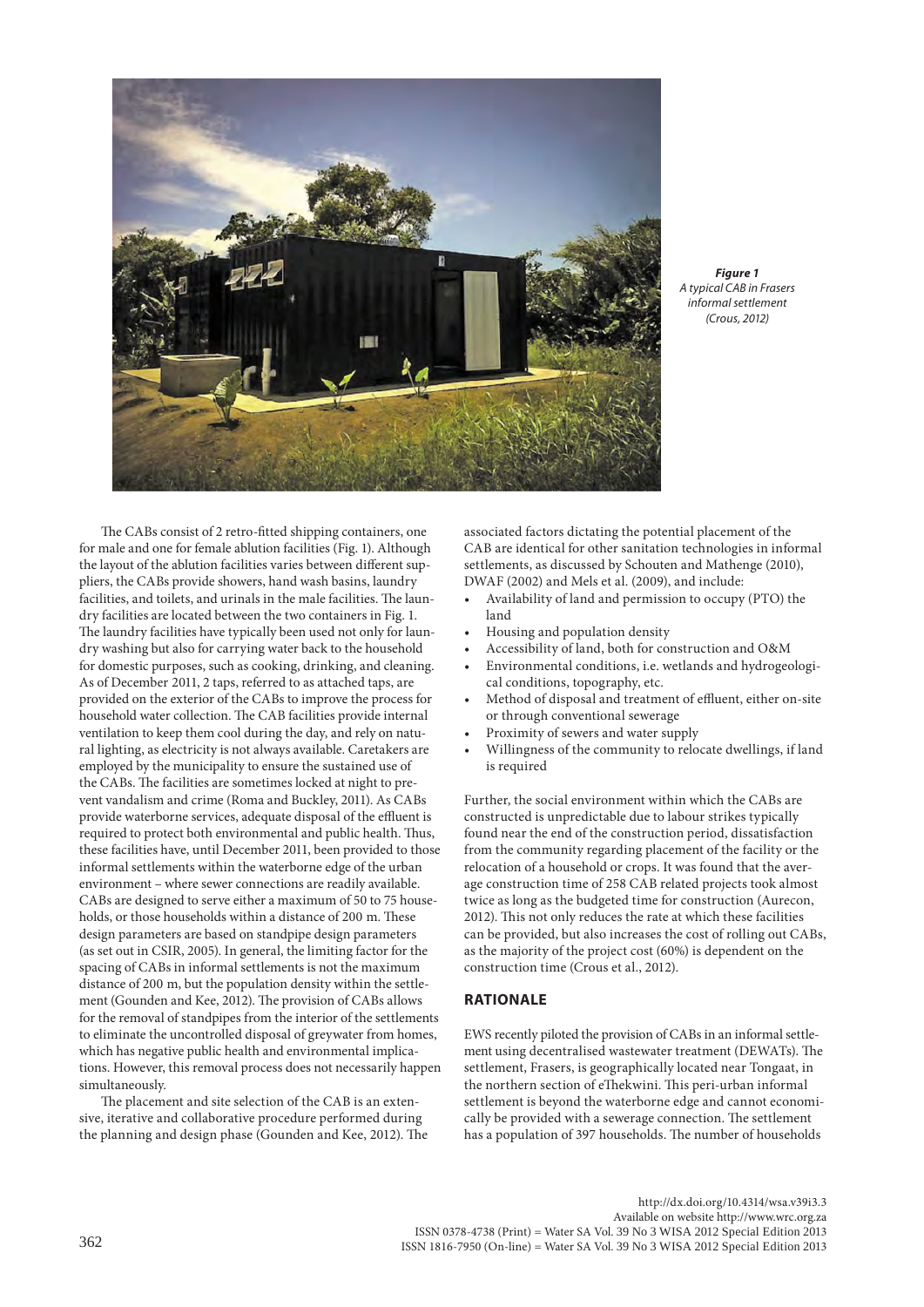

*Figure 2 Aerial photograph of Frasers informal settlement* 

in the settlement was obtained from the eThekwini Housing Department's official records (Aurecon, 2011). The railway line separates the settlement into 2 distinct areas, north and south. From the aerial photograph, it was estimated that the north area includes 56 households, and the south area includes 341 households. Frasers informal settlement is planned to be provided with 5 CABs, as shown in Fig. 2. This figure shows the layout of the settlement, where each of the CABs are numbered from 1 to 5. The four CABs which were monitored are shaded in blue. The CAB effluent is treated by a combination of anaerobic baffled reactors (ABRs) or septic tanks (for primary-treatment), and evapotranspiration fields (for secondary treatment). At the time of writing, all of the CABs except CAB 4 were completed.

The design of the ABRs and septic tanks was based on previous in-house guidelines; however, there are no national water demand guidelines for CABs. CABs do not fit any of the scenarios presented in the SANS 10400 guidelines, as CABs include communal showers, basins, laundry facilities, toilets and urinals. SANS 10400 provides guideline water demands for communal standpipes and yard standpipes with a connected toilet, having an average water demand of 12–15 ℓ∙c-1d-1 and 20–25 ℓ∙c-1d-1, respectively (SANS 2010). End-use CAB water monitoring provides a powerful tool for more detailed analysis for water demand management, water supply and wastewater treatment design. The investigation of CAB end-use water demand in eThekwini has not been previously undertaken.

The design of the ABR requires 2 hydraulic parameters. The first parameter is the hourly flow, both average and peak flows, to ensure that the upflow rate meets the requirements for appropriate treatment – with acceptable design upflow velocities around 0.27 m∙h-1 (Foxon et al. 2006) and an upper limit of 1.0 m∙h-1 (Gutterer et al. 2009). The second parameter is the daily flow, which determines the hydraulic retention time, which is usually between 24 and 48 h. The hydraulic retention time is important for the design of both ABRs and septic tanks. For the hydraulic design of the water supply to the CABs, the instantaneous peak flow (assumed to be the 15-min peak flow) is required.

## **METHODOLOGY**

All CABs in eThekwini are fitted with bulk water meters in order to provide information to reduce the non-revenue water within the municipal area. Four of the CABs in Frasers were each additionally fitted with a standard Class C domestic water meter per fixture type (Van Zyl, 2011). It is noted that these water meters measured the water supplied to the CABs, as the meters are connected to the water supply pipes and do not measure the wastewater effluent flows. A total of 9 water meters were used for the male and female facilities combined, as shown in Fig. 3. These water meters were fitted to each type of fitting, namely, 1 per female toilet (4 toilets), female showers (2 showers), female laundry facilities (2 laundry taps and the attached tap), female hand wash basins (2 basins), male toilets (3 toilets), male urinals (2 urinals), male showers (2 showers), male laundry facilities (2 laundry taps and the attached tap), and male hand wash basins (2 basins). The water meters were then connected to a set of proprietary, wireless-transmitting data loggers. These data loggers transmit the data to a secure server which can be accessed remotely via a website. The data loggers require an internal power source, i.e. batteries, in order to record and transmit the data, consequently having an economic value and a target for theft.

The monitoring equipment, both water meters and data loggers, was thus secured in a plastered-brick enclosure with a steel manhole cover (as shown in the front left of Fig. 1 and the internal configuration shown in Fig. 4) with a low-economicvalue steel manhole cover. This enables adequate access for maintenance, whilst ensuring relative safety from vandalism and theft. The water meters are shown at the bottom of Fig. 4; the data loggers are elevated in order to protect them from water damage either due to rain or leaks. The 9 water meters were logged by 4 data loggers, with 3 analogue inputs per data logger.

The data loggers are remotely adjustable to the required logging intervals – as low as a minute and up to 24-h intervals.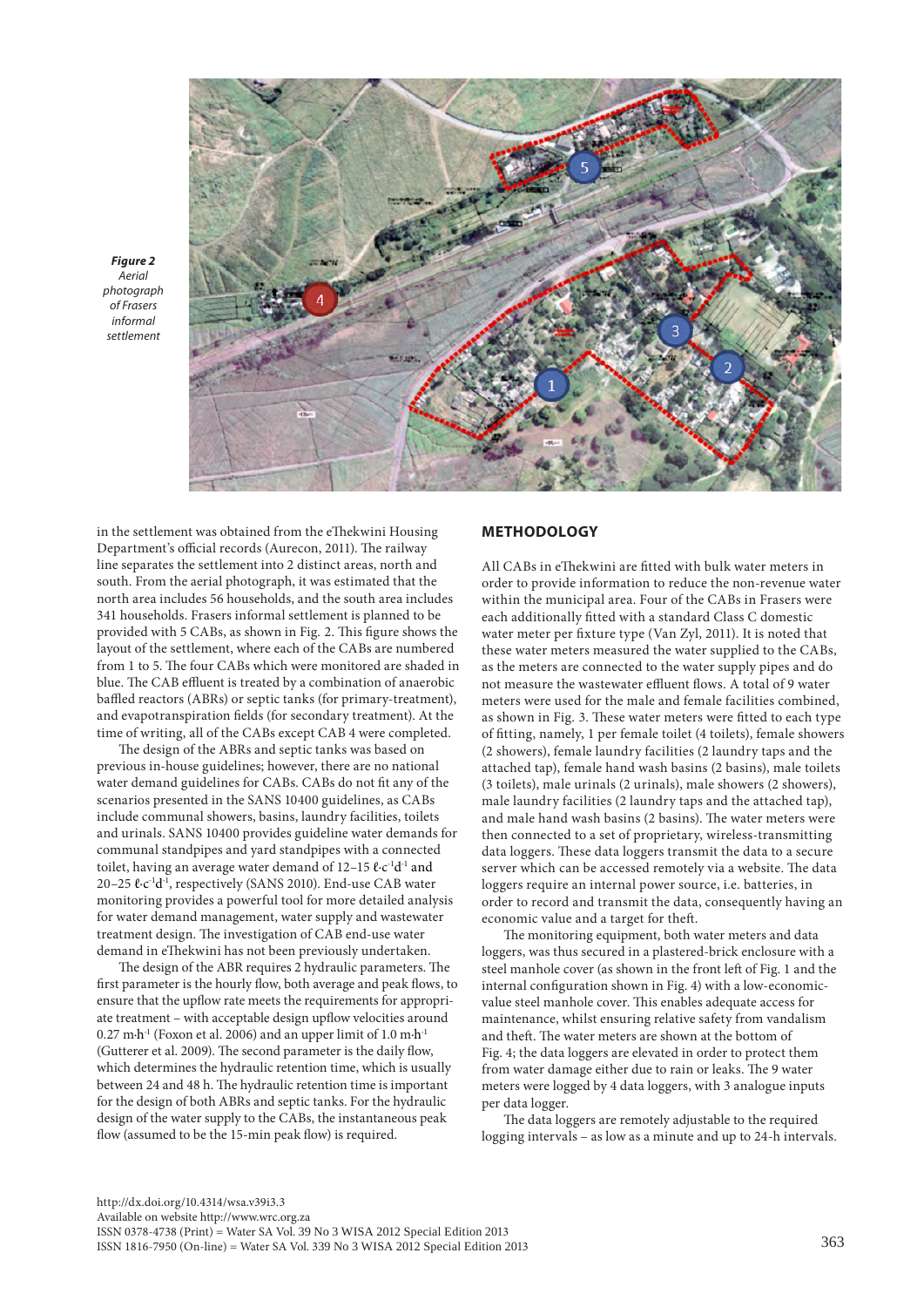| <b>Female CAB</b>   |  |                                      |  | <b>Male CAB</b> |                     |  |                                                            |  |               |
|---------------------|--|--------------------------------------|--|-----------------|---------------------|--|------------------------------------------------------------|--|---------------|
| <b>Fixture</b>      |  | <b>Water Meter</b>                   |  | <b>Logger</b>   | <b>Fixture</b>      |  | <b>Water Meter</b>                                         |  | Logger        |
| Laundry Tap 1       |  |                                      |  |                 | Laundry Tap 1       |  |                                                            |  |               |
| Laundry Tap 2       |  | Female Laundry<br><b>Water Meter</b> |  |                 | Laundry Tap 2       |  | Male Laundry Water<br>Meter<br>Male Showers Water<br>Meter |  |               |
| <b>Attached Tap</b> |  |                                      |  |                 | <b>Attached Tap</b> |  |                                                            |  |               |
| Shower 1            |  | <b>Female Showers</b>                |  |                 | Shower 1            |  |                                                            |  | Data Logger 3 |
| Shower 2            |  | <b>Water Meter</b>                   |  | Data Logger     | Shower 2            |  |                                                            |  |               |
| Wash Basin 1        |  | <b>Female Wash Basins</b>            |  | Ë               | Urinal 1            |  | Male Urinals Water                                         |  |               |
| Wash Basin 2        |  | <b>Water Meter</b>                   |  |                 | Urinal 2            |  | Meter                                                      |  |               |
| Toilet 1            |  |                                      |  |                 | Wash Basin 1        |  | Male Wash Basins                                           |  |               |
| Toilet 2            |  | Female Toilets Water                 |  | Data Logger     | Wash Basin 2        |  | Water Meter                                                |  | Data Logger   |
| Toilet 3            |  |                                      |  |                 | Toilet 1            |  |                                                            |  |               |
| Toilet 4            |  | Meter                                |  |                 | Toilet 2            |  | Male Toilets Water                                         |  |               |
|                     |  |                                      |  | $\overline{a}$  | Toilet 3            |  | Meter                                                      |  |               |

*Figure 3 Schematic diagram of the water metering set-up at Frasers informal settlement*



*Figure 4 Water monitoring internal configuration for male facilities (Mohan, 2012)*

However, the interval at which data is logged and sent to the web server determines the battery life of the data loggers. For peak-flow design purposes, the data were recorded at 15-min intervals. The facilities were monitored between January and November 2012, as shown in Table 1. This table presents the total monitoring days and the associated dates for which CABs were monitored.

The analysis of the data was performed in Microsoft Excel. However, there were days on which there were no data recorded for some of the fittings. This was due to either broken fittings or broken data loggers. Further, periods when fittings were leaking were discarded for the analysis of the water demand, for example the basin in the male container of CAB 5 leaked for several days. Where possible, the missing data were patched using the water demand from one week prior to (or following)



*Figure 5 The algorithm used to patch the missing data*

that specific day. This patching algorithm is shown in Fig. 5. The estimated data in Table 1 refers to data that were estimated using the water demand from another CAB on that day, as the data could not be patched from one week prior to or following that specific date.

The end-use data were used to determine the average and peak daily, hourly and instantaneous water demand. The peak factors were then determined using Eq. (1), where  $Q_{peak}$  is the statistically significant peak flow and  $Q_{\textit{average}}$  is the average flow over the specified interval, either 15 min, 1<sup>h</sup> or 1 day.

$$
Peak_{factor} = \frac{Q_{peak}}{Q_{average}} \tag{1}
$$

A survey conducted at each CAB in August 2012 found that the caretakers locked the CABs at night, from 20:00 to 05:00 on average. Further analysis of end-use water demand of CAB 5 indicated that the operating hours of the CABs were from 05:00 to 20:30 (15.5 h). This is an appropriate estimation which correlated to the caretaker surveys.

| <b>TABLE 1</b>                                           |                  |              |                  |                  |  |  |  |
|----------------------------------------------------------|------------------|--------------|------------------|------------------|--|--|--|
| Monitoring period for each of the four CABs in Frasers   |                  |              |                  |                  |  |  |  |
| CAB <sub>2</sub><br>CAB <sub>1</sub><br>CAB <sub>3</sub> |                  |              |                  | CAB <sub>5</sub> |  |  |  |
| Start date                                               | 10 April 2012    | 1 March 2012 | 10 April 2012    | 20 January 2012  |  |  |  |
| End date                                                 | 30 November 2012 | 31 May 2012  | 30 November 2012 | 30 November 2012 |  |  |  |
| Total days                                               | 244              | 92           | 244              | 314              |  |  |  |
| Data patched                                             | 16%              | 42%          | 39%              | 30%              |  |  |  |
| Data estimated                                           | 21%              | 30%          | 3%               | $0\%$            |  |  |  |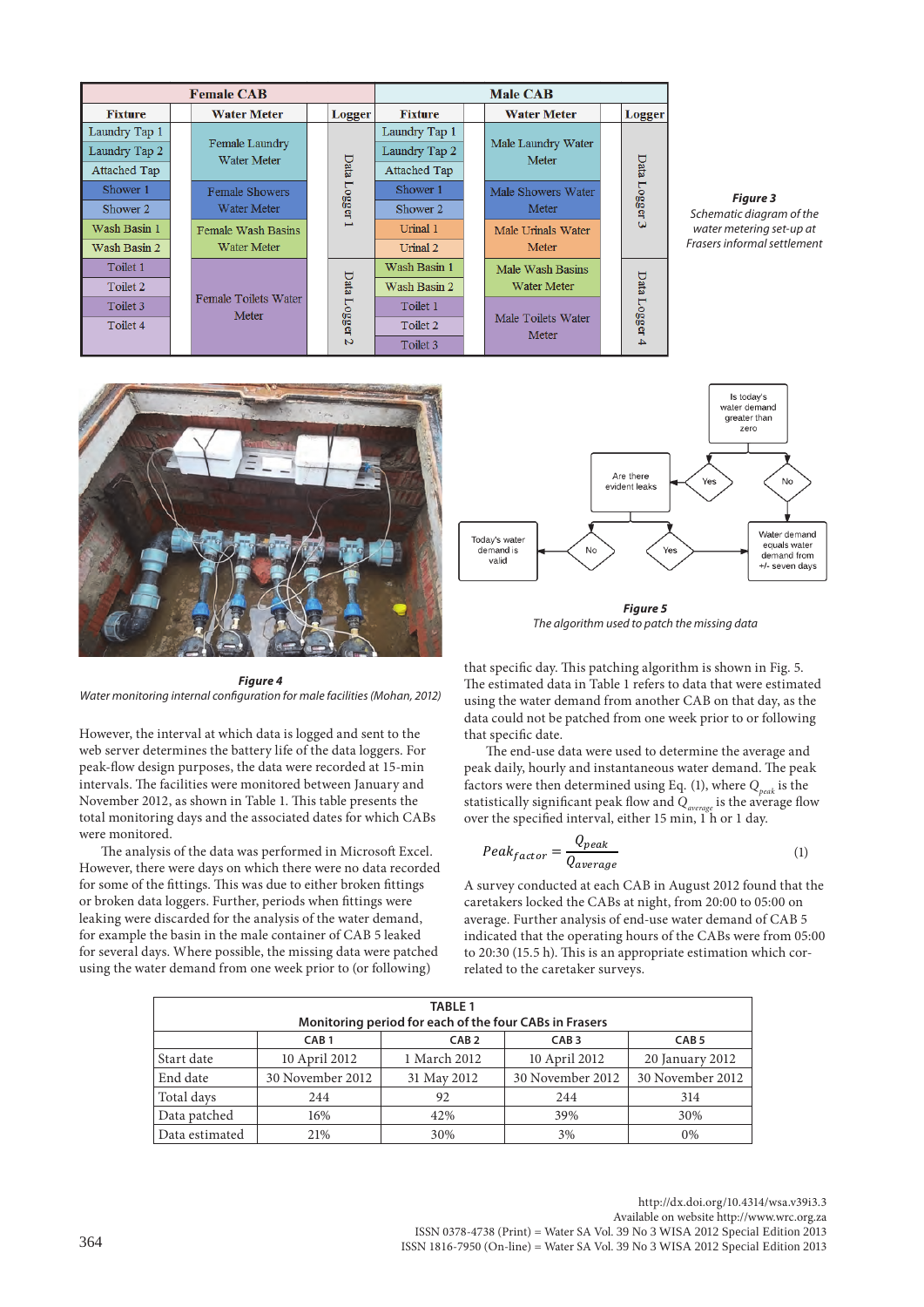The peak factor for each interval cannot merely be determined by using the absolute maximum flow, as this value is statistically irrelevant (Tessendorf, 1972). A statistically relevant peak flow was determined by using the Weibull distribution, which is commonly used in hydrology to perform flood frequency analysis (Davis, 2008). This method requires that a return period (*Tr*) is determined for each interval (15-min, 1-h or 1-day), as shown in Eq. (2). The Weibull distribution requires that the data be sorted in descending order, with each sorted value assigned with a rank value (*R*) of *1 … n* from the maximum to the minimum flow value. The critical return period for design was fixed at 1 week, which means that the peak factor would be exceeded on average once every week. This is sufficient for water supply and wastewater management design, as failure is not catastrophic in water supply but only results in a loss in pressure throughout the network for that time period (Van Zyl, 1996; Booyens, 2000).

$$
Tr = \frac{n+1}{R}
$$
 (2)

where:

*Tr* = return period

 $n =$  number of data points

 $R =$  rank value of each of the data points

The average flow was determined for the 15-min, 1-h and 1-day intervals by calculating the average flow over the entire monitoring period. The average flow was expected to decrease as the monitoring interval increased because of the inherent characteristics of water consumption. Based on Booyens (2000), this study interpreted the 'instantaneous peak factor' found in the Red Book as the 15-min peak factor (CSIR, 2005). The Red Book's instantaneous peak factors are vaguely defined, with the peak factor being above 4.0 for high-density urban areas, and between 3.0 and 4.0 for low-density rural areas. There was therefore a need to determine the peak factors of CABs in periurban areas.

# **RESULTS**

The results from the four CABs in Frasers informal settlement are presented in terms of the average water demand and the associated peak factors. The results are reported for blackwater, greywater and total CAB water; where blackwater refers to the water supplied to the toilets and urinals, greywater refers to the water supplied to the showers, basins and laundry facilities, and the total CAB water refers to the combined water supplied to the CAB. The separation of the wastewater streams provides further water demand characteristics where the wastewater streams are separated before treatment. CAB 2 and CAB 5 in this study separated the waste streams at source, whereby the greywater bypassed the ABR and was discharged into a settler before discharging into the evapotranspiration field. CAB 1 and CAB 3 did not separate the wastewater before treatment with septic tanks.

#### **Average water demand**

The results of the average daily water demand from the monitoring of four CABs in Frasers informal settlement are presented in Table 2. The table provides the water demand per fitting and the combined greywater and blackwater demand derived from the respective fittings and the combined water demand for each of the CABs, labelled CAB water. For an indepth analysis of the results, see Crous (2013). The estimated household (HH) consumption is shown in Table 3 for the north area (CAB 5) and south area (CAB 1, CAB 2 and CAB 3) and the entire Frasers settlement, with an average water demand of 82 ℓ⋅HH<sup>-1</sup>d<sup>-1</sup>. Although the number of people per household was not confirmed through a census survey of the whole settlement, the results from a representative sample of 147 households found an average of 2.2 people per household (Okem et al., 2012). This value provides an estimated average water demand of 37 ℓ⋅c<sup>-1</sup>d<sup>-1</sup>. This value is consistent with the CAB water demand of 35–40 ℓ∙c-1d-1 (Roma et al., 2010). Yet, the average household water demand is approximately 4 times less than the eThekwini municipal free basic water allowance of 300 ℓ∙HH-1d-1 (EWS, 2012).

## **Peak factors**

The peak factors for the average of the four CABs are provided in Fig. 6. The hydraulic design of the water supply system requires the instantaneous peak factor of the total water supplied to the CAB (total CAB water), and the design of the wastewater management requires the 1-h and 1-day peak factors of the separated wastewater sources, blackwater and greywater, and the combined total CAB water.

# **DISCUSSION**

The integrity of the reported results is a function of the accuracy of the water meters, the data patching, the number of households, and the number of people per household. Based on

| <b>TABLE 2</b><br>Average daily water demand per fitting in each<br>of the CABs ( <i>L</i> -CAB <sup>-1</sup> d <sup>-1</sup> ) |                                        |                                           |                                                             |                                                             |  |  |  |
|---------------------------------------------------------------------------------------------------------------------------------|----------------------------------------|-------------------------------------------|-------------------------------------------------------------|-------------------------------------------------------------|--|--|--|
|                                                                                                                                 | CAB <sub>1</sub><br>$(2 \cdot d^{-1})$ | CAB <sub>2</sub><br>$(\ell \cdot d^{-1})$ | CAB <sub>3</sub><br>$(\mathbf{\ell} \cdot \mathbf{d}^{-1})$ | CAB <sub>5</sub><br>$(\mathbf{\ell} \cdot \mathbf{d}^{-1})$ |  |  |  |
| Toilet                                                                                                                          | 2 1 7 0                                | 1790                                      | 755                                                         | 440                                                         |  |  |  |
| Urinal                                                                                                                          | 504                                    | 194                                       | 187                                                         | 14.7                                                        |  |  |  |
| Shower                                                                                                                          | 1670                                   | 1830                                      | 1660                                                        | 745                                                         |  |  |  |
| Hand wash basin                                                                                                                 | 898                                    | 300                                       | 385                                                         | 145                                                         |  |  |  |
| Laundry                                                                                                                         | 6760                                   | 5 200                                     | 4 0 5 0                                                     | 3 0 2 0                                                     |  |  |  |
| Blackwater                                                                                                                      | 2670                                   | 1990                                      | 942                                                         | 455                                                         |  |  |  |
| Greywater                                                                                                                       | 9 3 3 0                                | 7 3 3 0                                   | 6 100                                                       | 3 9 1 0                                                     |  |  |  |
| <b>CAB</b> Water                                                                                                                | 12 000                                 | 9 3 2 0                                   | 7040                                                        | 4 3 7 0                                                     |  |  |  |

| <b>TABLE 3</b><br>Average CAB water demand per household ( $\ell$ ·HH <sup>-1</sup> d <sup>-1</sup> ) |                                                              |                                     |                                     |                                                 |                                      |                                                       |                                         |                                                    |
|-------------------------------------------------------------------------------------------------------|--------------------------------------------------------------|-------------------------------------|-------------------------------------|-------------------------------------------------|--------------------------------------|-------------------------------------------------------|-----------------------------------------|----------------------------------------------------|
|                                                                                                       | <b>Toilet</b><br>$(\ell$ ·HH <sup>-1</sup> d <sup>-1</sup> ) | Urinal<br>$(R \cdot HH^{-1}d^{-1})$ | Shower<br>$(R \cdot HH^{-1}d^{-1})$ | Hand wash<br>basin<br>$(R \cdot HH^{-1}d^{-1})$ | Laundry<br>$(R \cdot HH^{-1}d^{-1})$ | <b>Black-water</b><br>$(\ell$ -HH $^{-1}$ d $^{-1}$ ) | Grey-water<br>$(R \cdot HH^{-1}d^{-1})$ | <b>CAB Water</b><br>$(\ell$ -HH $^{-1}$ d $^{-1})$ |
| South                                                                                                 | 14                                                           | 2.6                                 | 15                                  | 4.6                                             | 47                                   | 16                                                    | 67                                      | 83                                                 |
| North                                                                                                 | 7.9                                                          | 0.26                                | 13                                  | 2.6                                             | 54                                   | 8.1                                                   | 70                                      | 78                                                 |
| Frasers                                                                                               | 13                                                           | 2.3                                 | 14                                  | 4.4                                             | 48                                   | 15                                                    | 67                                      | 82                                                 |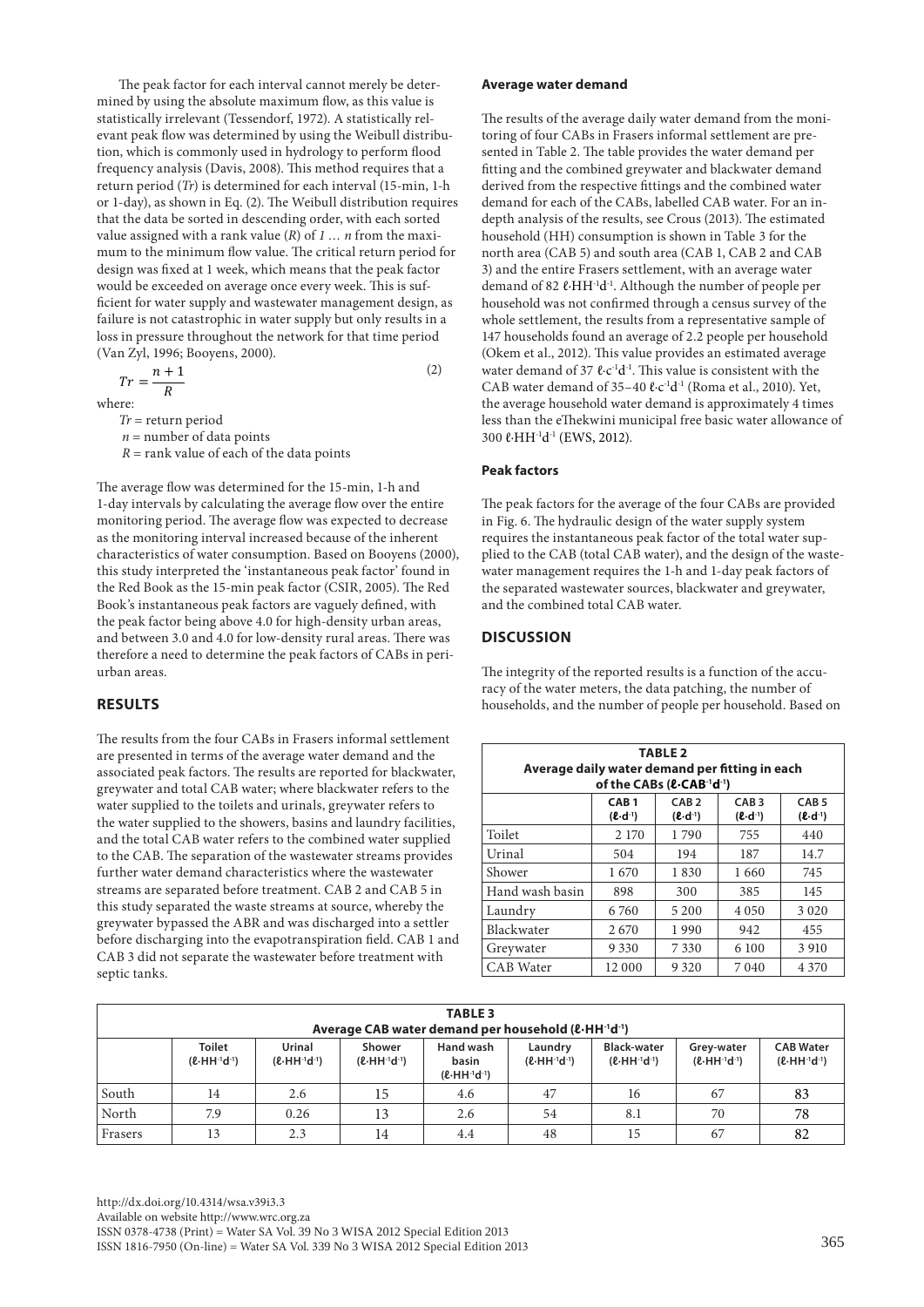

*Figure 6 The average peak factors for blackwater, greywater and the combined CAB water*

the international standards for Class C water meters, flow rates as low as 0.26 ℓ·min<sup>-1</sup> and 0.42 ℓ·min<sup>-1</sup> are, respectively, within 5% and 2% accuracy (Van Zyl, 2011). The flow rate from each of the fittings was measured on-site and the flow rate was greater than 0.42 ℓ⋅min<sup>-1</sup>, which is the 2% accuracy. The water demand was logged at 15-min intervals and was automatically rounded off to the nearest half-litre, which does not have a significant effect on the total water demand for each 15-min interval, as the rounding off for the showers, toilets and laundry facilities, i.e. the fixtures using the majority of the water in the CABs, accounted for 3%, 4%, and 2% of the average water demand.

The results in Table 3 indicate that the north area and the south area used approximately the same amount of water for laundry washing and bathing purposes. The water consumed at the toilets was approximately 40% less in the north area than for the CABs in the south area. Although this was not further investigated, it is expected that this was as a result of the residents making use of rudimentary, pre-existing toilets for defecation.

The number of households (397 households) for the entire Frasers settlement was obtained from the eThekwini Housing Department. The number of households in the north area and the south area was estimated from the aerial photography of the settlement. The average number of people per household (2.2) provides an indication of the size of the households within the study. However, the number of people using the facility during the day will vary, as residents go to work or to school and as railway commuters use the CABs, for example. Thus, considering the variability in the number of users each day over the monitoring period, this study provides an estimate of the average water supply characteristics for the entire settlement by estimating the water balance of the entire settlement.

It is important to note that the water demand from the CABs does not account for all of the water used within Frasers settlement, as there were five remaining standpipes which also provided water to the settlement. The standpipes' water demand was not monitored. This means that the average water demand will be higher than the average water demand of the CABs. A study of 1 021 households in 31 informal settlements was conducted in 2011 (Roma and Buckley, 2011). This study found that 28% and 10% of households prefer to use standpipes over CABs for bathing and laundry washing, respectively. Using the average water demand for each fitting type in Frasers, the previous study suggests that 11% of the total CAB water is collected from the standpipes and not the CABs, for bathing and laundry washing. Based on accessibility, it was calculated that the drinking water (and water used for cooking) would typically be sourced from the standpipes, and accounts for 7%

of the total CAB water demand, assuming each household uses in the order of 6 ℓ∙HH-1d-1for drinking and cooking. Taking into account the water collected from the standpipes and the drinking water, the results from the CAB end-use water monitoring campaign should be increased by 18%, producing an average household water demand of 97 ℓ∙HH-1d-1. Although the water sourced from the standpipes was estimated, the data were based on first principles, the authors' experience and similar studies in eThekwini.

The municipal design peak factor is 4.0 within the eThekwini metropolitan area (Rosseau, 2012), which is 23% lower than the average peak factor of 5.2 found in this study.

# **CONCLUSIONS**

The design of the water supply to and wastewater generated from the 233 CABs rolled out in the eThekwini area were estimated, based on the relevant design guidelines. This was satisfactory where CABs were located within the waterborne edge. With the recent initiative to move CABs into informal settlements beyond the waterborne edge, with on-site wastewater treatment, there is a need to not only predict the overall water demand, but to provide the water demand and wastewater discharge for each type of fixture. This was achieved by end-use monitoring of all fittings in the CABs. The rational design of the ABRs and septic tanks, for example, requires average flow rates for blackwater and greywater (for the estimation of hydraulic retention times) and the associated peak factors (to assess the process efficiencies during peak flow). End-use monitoring is also beneficial for water distribution network modelling, planning for adequate water provision to CABs and future CAB water demand management.

The results from four CABs in Frasers informal settlement indicate that the average household daily water demand is 82 ℓ⋅HH<sup>-1</sup>d<sup>-1</sup> from the CABs. Accounting for the standpipe water consumption, the estimated household water demand for the CABs was adjusted to 97 ℓ∙HH-1d-1. This adjusted average household water demand is approximately three times less than the free basic water allowance of 300 ℓ∙HH-1d-1 in eThekwini. It is also approximately double the SANS water demand guideline for a yard standpipe with a dry sanitation facility (50–55 ℓ∙HH-1d-1), assuming 2.2 people per household (SANS, 2010). Adjusting the end-use water demand to account for the presence of 5 standpipes in Frasers, it was found that the water supplied to the CABs was predominantly used for laundry washing (60%), showering (20%) and toilet water consumption (16%).

The results indicate that the CAB water demand has an instantaneous (15-min) peak factor of 5.2, a 1-h peak factor of 3.5, and a 1-day peak factor of 1.4. This instantaneous peak factor was consistent with the Red Book's broad guideline for peak factors in high-density (urban) areas. However, this study identified that the peak factor for CABs is higher than the municipal guideline value of 4.0. The average daily water demand and instantaneous peak factors can be used for the hydraulic design of the water supply, and the 1-h and 1-day peak factors used for the design of the hydraulic retention time of on-site treatment facilities, such as ABRs and septic tanks, and the upflow rate of the ABRs.

It is recommended that future water demand studies account for water consumption from other sources, such as standpipes, in order to identify the total water demand of the settlement. Further research into the end-use water demand of CABs will enable more accurate water provision and wastewater treatment (centralised and decentralised) planning. It